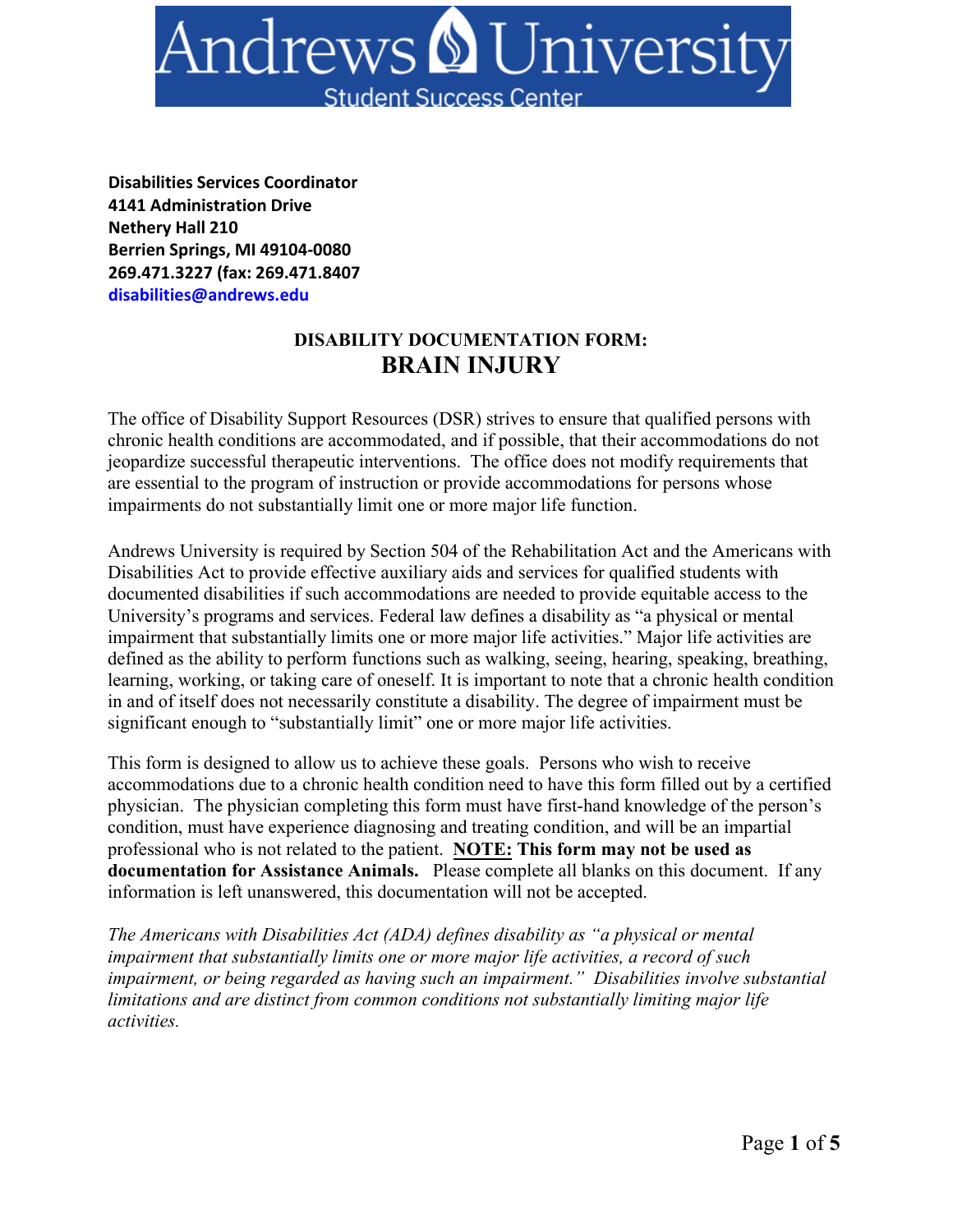#### Client Information:

| Client Name: Last,              | First, |                                                                         | Middle Initial |
|---------------------------------|--------|-------------------------------------------------------------------------|----------------|
|                                 |        |                                                                         |                |
| Client Student ID#:             |        |                                                                         |                |
|                                 |        |                                                                         |                |
|                                 |        |                                                                         |                |
|                                 |        |                                                                         |                |
|                                 |        |                                                                         |                |
|                                 |        |                                                                         |                |
|                                 |        |                                                                         |                |
| Phone: $\qquad)$ Fax: $\qquad)$ |        |                                                                         |                |
|                                 |        |                                                                         |                |
|                                 |        | <u> 1989 - Johann Stein, mars an t-Amerikaansk kommunister (* 1958)</u> |                |
|                                 |        |                                                                         |                |

# **Diagnosis/Diagnoses: (Please include DSM Codes)**

Date of onset: \_\_\_\_\_\_\_\_\_\_ Date of diagnosis: \_\_\_\_\_\_\_\_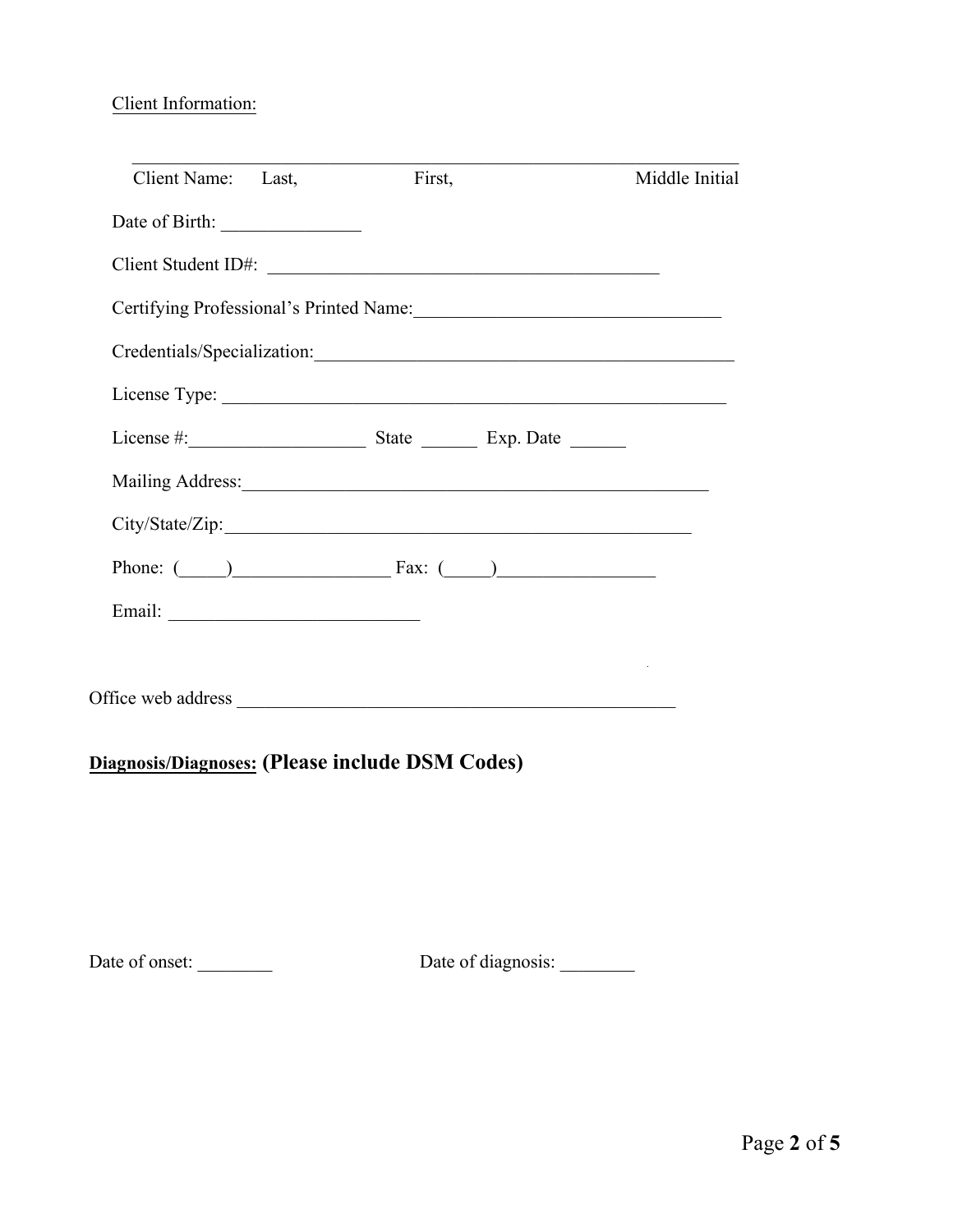## **Diagnostic Tools: How did you arrive at your diagnosis/diagnoses? Please check any relevant items below and attach assessment(s) to this form:**

| $\Box$ Interviews with the client | $\Box$ Interviews with other persons          |
|-----------------------------------|-----------------------------------------------|
| $\Box$ Behavioral observations    | $\Box$ Developmental history                  |
| $\Box$ Medical history            | $\Box$ Neuro-psychological testing            |
| $\Box$ Psycho-educational testing | $\Box$ Self-rated or interviewer rated scales |
| Other                             |                                               |

### **Prognosis**

Expected Duration of Primary Condition: (Check One)

☐Permanent ☐Temporary

Characteristics of Limiting Condition(s): (Check All That Apply)

☐ Stable ☐Episodic ☐ Slow Progression ☐Rapid Progression ☐Improving

Additional comments/information:

#### **Medication, Treatment, and Prescribed Aids**

What treatment, medication and prescribed aids are currently being used to address the diagnosis/ diagnoses above?

Fully describe the impact of medication side-effects that may adversely affect the client's academic or workplace performance:

Is the client compliant with medication and prescribed aids as part of the treatment plan? If no, please explain: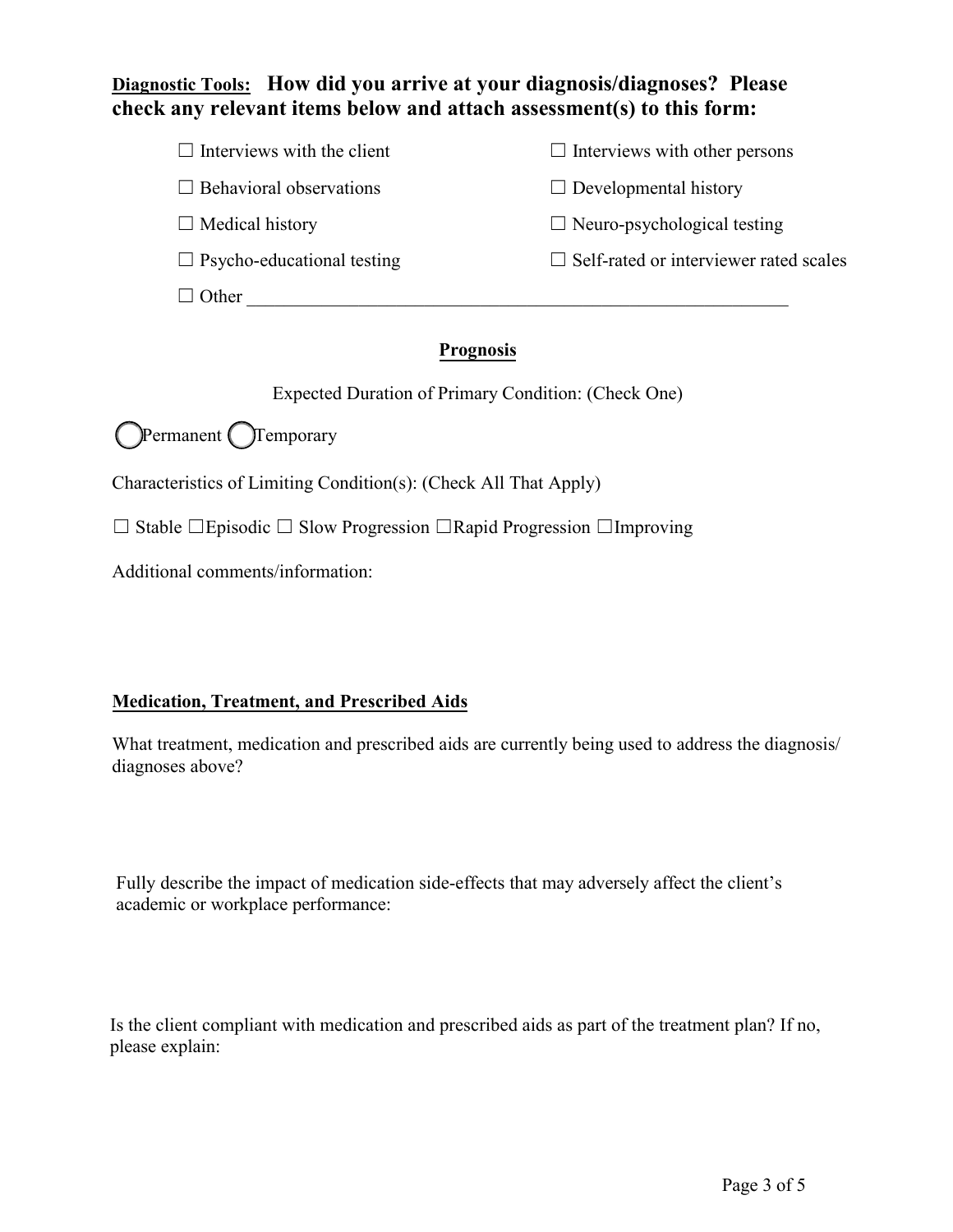|  | <b>Implications for Workplace or Academic/Student Life</b> |  |
|--|------------------------------------------------------------|--|
|  |                                                            |  |

 $\mathcal{L}_\text{max} = \mathcal{L}_\text{max} = \mathcal{L}_\text{max} = \mathcal{L}_\text{max} = \mathcal{L}_\text{max} = \mathcal{L}_\text{max} = \mathcal{L}_\text{max} = \mathcal{L}_\text{max} = \mathcal{L}_\text{max} = \mathcal{L}_\text{max} = \mathcal{L}_\text{max} = \mathcal{L}_\text{max} = \mathcal{L}_\text{max} = \mathcal{L}_\text{max} = \mathcal{L}_\text{max} = \mathcal{L}_\text{max} = \mathcal{L}_\text{max} = \mathcal{L}_\text{max} = \mathcal{$ 

| <b>Major Life Activity</b>     | <b>Impacts</b><br>Please describe the impact of<br>your client's condition as it<br>applies to each major life<br>activity | <b>Recommendations for</b><br><b>Accommodations and Services</b><br>Please provide specific<br>recommendations to address<br>impacted major life activities |
|--------------------------------|----------------------------------------------------------------------------------------------------------------------------|-------------------------------------------------------------------------------------------------------------------------------------------------------------|
| Concentration                  |                                                                                                                            |                                                                                                                                                             |
| Long Term Memory               |                                                                                                                            |                                                                                                                                                             |
| Short Term Memory              |                                                                                                                            |                                                                                                                                                             |
| Sleeping                       |                                                                                                                            |                                                                                                                                                             |
| Eating                         |                                                                                                                            |                                                                                                                                                             |
| Social Interactions            |                                                                                                                            |                                                                                                                                                             |
| Self-Care                      |                                                                                                                            |                                                                                                                                                             |
| Managing Internal Distractions |                                                                                                                            |                                                                                                                                                             |
| Managing External Distractions |                                                                                                                            |                                                                                                                                                             |